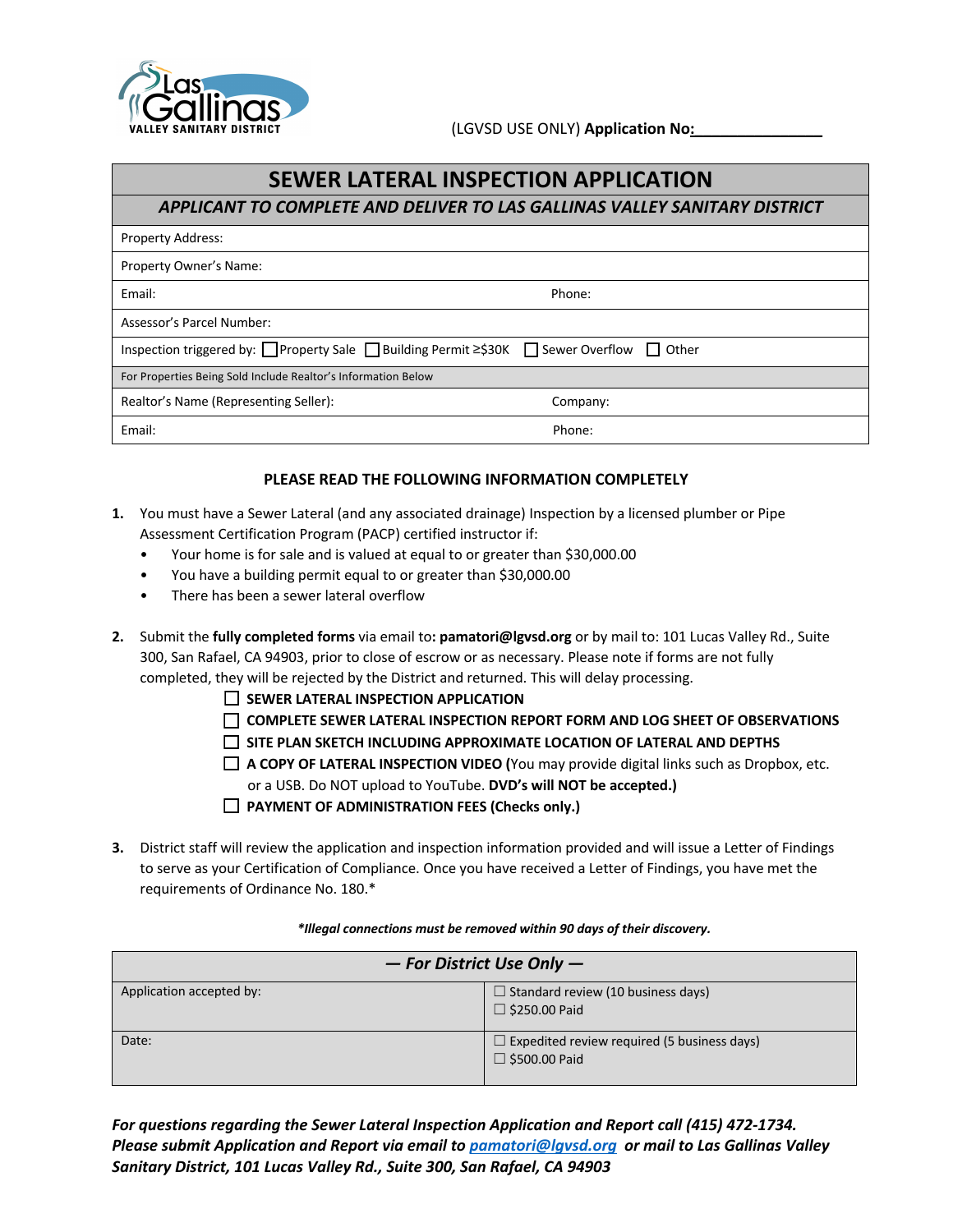

(LGVSD USE ONLY) **Application No:\_\_\_\_\_\_\_\_\_\_\_\_\_\_\_**

*APPLICANT TO COMPLETE AND DELIVER TO LAS GALLINAS VALLEY SANITARY DISTRICT*

Property Address:

Property Owner's Name:

#### **LICENSED PLUMBER OR PACP CERTIFIED INSPECTOR TO COMPLETE:**

Total Pipe Length: Pipe Material:

Camera Direction: ☐ With Flow ☐ Against Flow ☐ Site Plan (Sketch) – Must be Attached

☐ Lateral serves only one property ☐ Other properties served:

**◯** Property has a pool onsite

O Property does NOT have a pool onsite

☐ Property has a popper valve/backflow prevention device 2 feet from the foundation of the property.

◯ Property does NOT have a popper valve/backflow prevention device 2 feet from the foundation of the property.

☐ USB Drive with Video and CCTV Log are attached. (DVD's will not be accepted. **USB and Log MUST** accompany this form.)

#### **SITE REVIEW OBSERVATIONS AND COMMENTS:**

 $\Box$  I certify that the Property listed above has been verified as having no illegal connections, including sump pump discharge piping, roof gutters, foundation drains, area drains, etc.

□ Property has the following illegal connections (list all):

*I declare under penalty of perjury that all information submitted herein applies to the listed address only.*

Inspector's Name: Date: Date: Phone: Phone: Phone: Date: Date: Date: Date: Phone: Date: Date: Date: Phone: Phone: Date: Date: Date: Phone: Phone: Phone: Phone: Phone: Phone: Phone: Phone: Phone: Phone: Phone: Phone: Phone:

Signature: License #:

*For questions regarding the Sewer Lateral Inspection Application and Report call (415) 472-1734. Please submit Application and Report via email to pamatori@lgvsd.org or mail to Las Gallinas Valley Sanitary District, 101 Lucas Valley Rd., Suite 300, San Rafael, CA 94903*